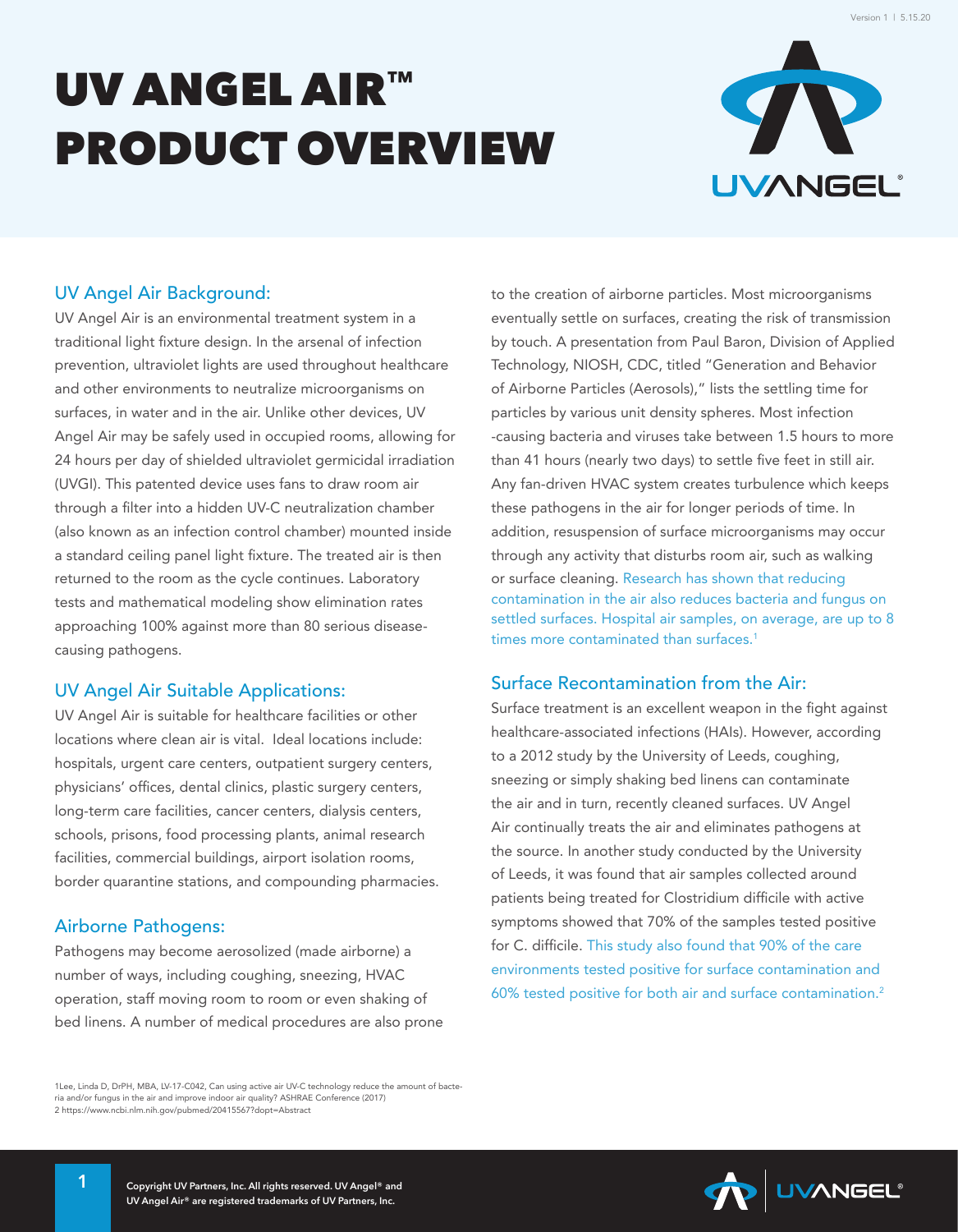#### Prior Room Occupancy Increases Risk Pathogen Survival Rate Chart

| <b>Study</b>                   | <b>Healthcare associated</b><br>pathogen           | <b>Likelihood of patient</b><br>acquiring HAI based on<br>prior room occupancy<br>(comparing previously<br>'positive' room with a<br>previously 'negative'<br>room) |
|--------------------------------|----------------------------------------------------|---------------------------------------------------------------------------------------------------------------------------------------------------------------------|
| Martinez 2003 <sup>7</sup>     | VRE - cultured within room                         | 2.6x                                                                                                                                                                |
|                                | VRE - prior room occupant                          | 1.6x                                                                                                                                                                |
| Huang $20068$                  | MRSA - prior room<br>1.3x<br>occupant              |                                                                                                                                                                     |
| Drees 2008 <sup>9</sup>        | VRE - cultured within room                         | 1.9x                                                                                                                                                                |
|                                | VRE - prior room occupant                          | 2.2x                                                                                                                                                                |
|                                | VRE - prior room occupant<br>in previous two weeks | 2.0x                                                                                                                                                                |
| Shaughnessy 2008 <sup>10</sup> | C.difficile - prior room<br>occupant               | 2.4x                                                                                                                                                                |
| Nseir 2010 <sup>11</sup>       | A.baumannii - prior room<br>occupant               | 3.8x                                                                                                                                                                |
|                                | P. aeruginosa - prior room<br>occupant             | 2.1x                                                                                                                                                                |

### SCIENTIFIC ITEMS

#### Performance/Validation Studies:

UV Angel has conducted two separate laboratory protocol tests by an independent third party against surrogate pathogens including Escherichia coli (gram negative), Staphylococcus aureus (gram positive), Cladosporium cladosporioides (fungus spore formers) and MS2 Bacteriophage (MS2) (virus surrogate). The use of surrogates in laboratory testing helps to support UV Angel's claims to treat bacteria, fungi and viruses in the air. The gram-negative surrogates support the claim that UV Angel Air can effectively treat organisms such as pseudomonas, klebsiella and acinetobacter. Gram negative pathogens can cause pneumonias, bloodstream infections, wound and surgical site infections. The gram-positive surrogates include staphylococcus, streptococcus, enterococci and listeria. Spore forming fungal surrogates include both vegetative and spore forming organisms and are quite hardy. Examples of these include aspergillus, yeasts, and histoplasmosis. UV Angel strategically chose MS2 as a viral surrogate as it can be safely aerosolized in a test chamber, captured in impingement flasks and cultured. The MS2 bacterial phage is closely related to single strand RNA viruses such as influenza, polio and measles. The UV Angel Air showed elimination rates ranging from 90% to 99.99% against the four test surrogate pathogens.

| <b>Organism</b>                                                                                 | <b>Survival period</b> |
|-------------------------------------------------------------------------------------------------|------------------------|
| Clostridium difficile                                                                           | $35 - 200$ days        |
| Methicillin resistant<br>Staphylococcus aureus (MRSA)                                           | 14 - > 300 days        |
| Vancomycin-resistant<br>enterococcus (VRE)                                                      | 58 - >200 days         |
| Escherichia coli                                                                                | $>150 - 480$ days      |
| Acinetobacter                                                                                   | $150 - 300$ days       |
| Klebsiella                                                                                      | >10 - 900 days         |
| Salmonella typhimurium                                                                          | 10 days - 4.2 years    |
| Mycobacterium tuberculosis                                                                      | 120 days               |
| Candida albicans                                                                                | 120 days               |
| Most viruses from respiratory<br>tract (eg, corona, coxsackie,<br>influenza, SARS, rhino virus) | Few days               |
| Viruses from the<br>gastrointestinal tract (eg,<br>astrivirus, HAV, polio- or rota<br>virus)    | 60 - 90 days           |
| Blood-borne viruses (eq. HBV<br>or HIV)                                                         | >7 days                |

#### HVAC Comparison:

Most pathogens come into the room by way of people and their possessions. Healthcare workers go room to room and can carry pathogens with them. Patients bring their personal items to the hospital from home. Most pathogens are not being delivered to the room from the HVAC system. Due to the very high velocity of air in most commercial HVAC systems (e.g. 400 to 1,000 cfm) it is difficult to design UV systems for high-volume air handlers. It is impractical to effectively treat the air-stream and produce very high elimination rates against airborne pathogens for each individual room. As such, UV in air handlers is generally not an effective method for eliminating pathogens shed by infectious patients or from environmental sources found in commercial building air streams. Properly installed UV light systems, along with a strict filter change regimen, reduce the potential for growth from occurring within the air handler. Conversely, UV Angel Air was designed to provide the intensity of UV-C light for sufficient duration (i.e. 50 CFM air flow) to eliminate pathogens where they are being generated in the room or at the bed side.

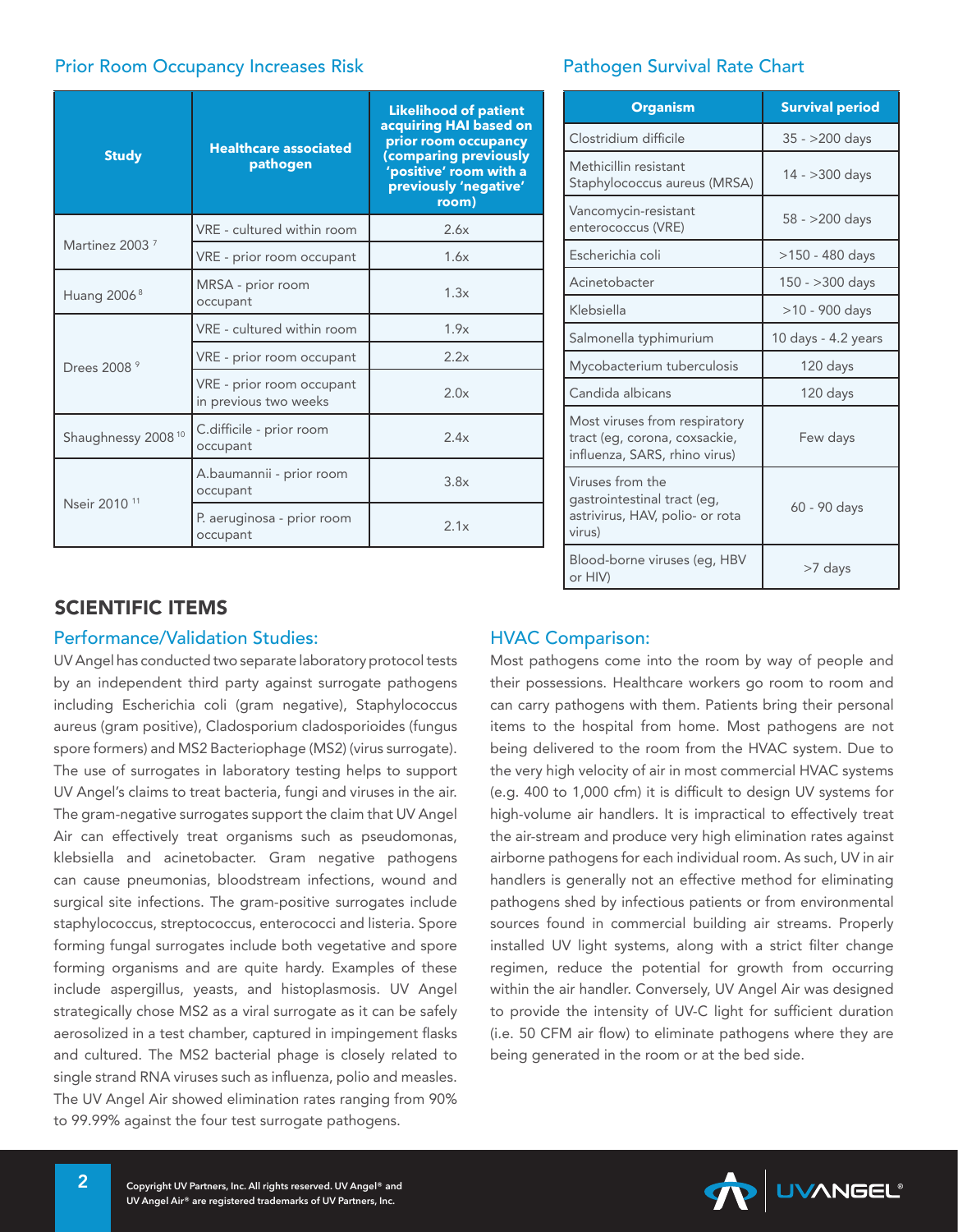#### HEPA Filtration Comparison:

HEPA filters are used in conjunction with the HVAC system. As a result, to be effective the air must pass through the filter, either via the supply or return ductwork. To be clear, filtration is one of the four hierarchies of defense recommended by the CDC in combating HAIs and certainly should be used in healthcare environments. Pathogens are introduced to a space in two primary ways: through outside air, or by humans shedding pathogens, either by breathing or contact by peoples clothing, fomites or their belongings. UV Angel Air treats the air within the space and is independent of the HVAC system. As a result, UV Angel Air can reduce pathogens before they enter the air filtration system.

#### Listing:

All versions of UV Angel Air are UL listed.

#### EPA FIFRA:

UV-C devices are subject to EPA establishment registration and labeling requirements of a pesticide device. UV Angel Air device is produced in an EPA registered facility and meets the EPA labeling device requirements of 40 CFR 156.

## TECHNICAL/ENGINEERING

#### Differential Pressure:

The fan array in UV Angel Air creates differential pressure to draw an average of 50 cubic feet per minute through the system. UV Angel Air does not affect existing HVAC operation in any way. It simply treats air in the neutralization chamber and returns the air to the room, having no impact on positive or negative room pressure. For optimum efficiency, the UV Angel Air unit shouldn't be placed too close to the supply or return of the HVAC system.

#### Cycle Times:

UV Angel Air works 24/7, constantly circulating and treating the air. The fans move the air at 50 cubic feet per minute (cfm), providing a 10' x 10' room with an 8-foot ceiling the theoretical equivalent of almost four air cycles per hour (i.e. 800 cf of air every 16 minutes) equivalency.

#### Installation:

UV Angel Air replaces standard 2' x 4' fluorescent or LED fixtures. A second dedicated circuit, independent of the room light switch, is required. This circuit allows the unit's 24-hour operation of the infection control treatment chamber. Please refer to the installation manual for detailed instructions.

#### Maintenance:

The UV-C lamp and the MERV 6 filter should be changed annually. The UV-C Lamp has a nominal life of 9,000 hours. Intensity depreciation at the rated life for the UV-C lamp is 15%. Therefore, it is recommended to change the lamp annually to maintain UV-C efficiency and avoid any end-of-life failures. Please refer to the maintenance section within the installation manual for detailed instructions.

#### Filter:

The UV Angel Air fixture uses a MERV 6 filter to capture dust ahead of the infection control chamber. The dust-free air helps maintain the efficiency and intensity of the UV-C lamp. The MERV 6 filter and UV-C bulb should both be changed annually. The MERV 6 filter collects dust but allows most smaller particles such as pathogens to pass through to the UV-C chamber or infection control chamber to be neutralized. In environments that create or generate high dust loads, the filter may require semi-annual or quarterly changes.

#### UV-C Lamp:

The Ultraviolet lamp produces 27 Watts of UV-C energy at a wavelength of 254 nanometers, the ideal wavelength to neutralize microorganisms by inactivating their DNA. Pathogens are neutralized based on the time and intensity of exposure to UV-C radiation.

#### Energy Usage:

UV Angel Air comes standard in LED downlight configuration. The UV chamber and fans consume approximately 120 watts. Total system wattage is about 170 watts for UV Angel Air including the LED downlight. By comparison, a standard 4 lamp T8 fluorescent lighting fixture consumes about 120 watts.

#### Kelvin Temperature:

The standard Kelvin temperature for UV Angel Air is 4000K. The UV lamp is not designed as a lumen-producing lamp and is not visible during operation.

#### Decibels:

The UV Angel Air system has been tested to 42 decibels. The fans are above the ceiling line and enclosed within the system, behind a doorframe and filter, lowering the overall noise level. A recent study found the average sound level at hospitals to be 48 decibels.